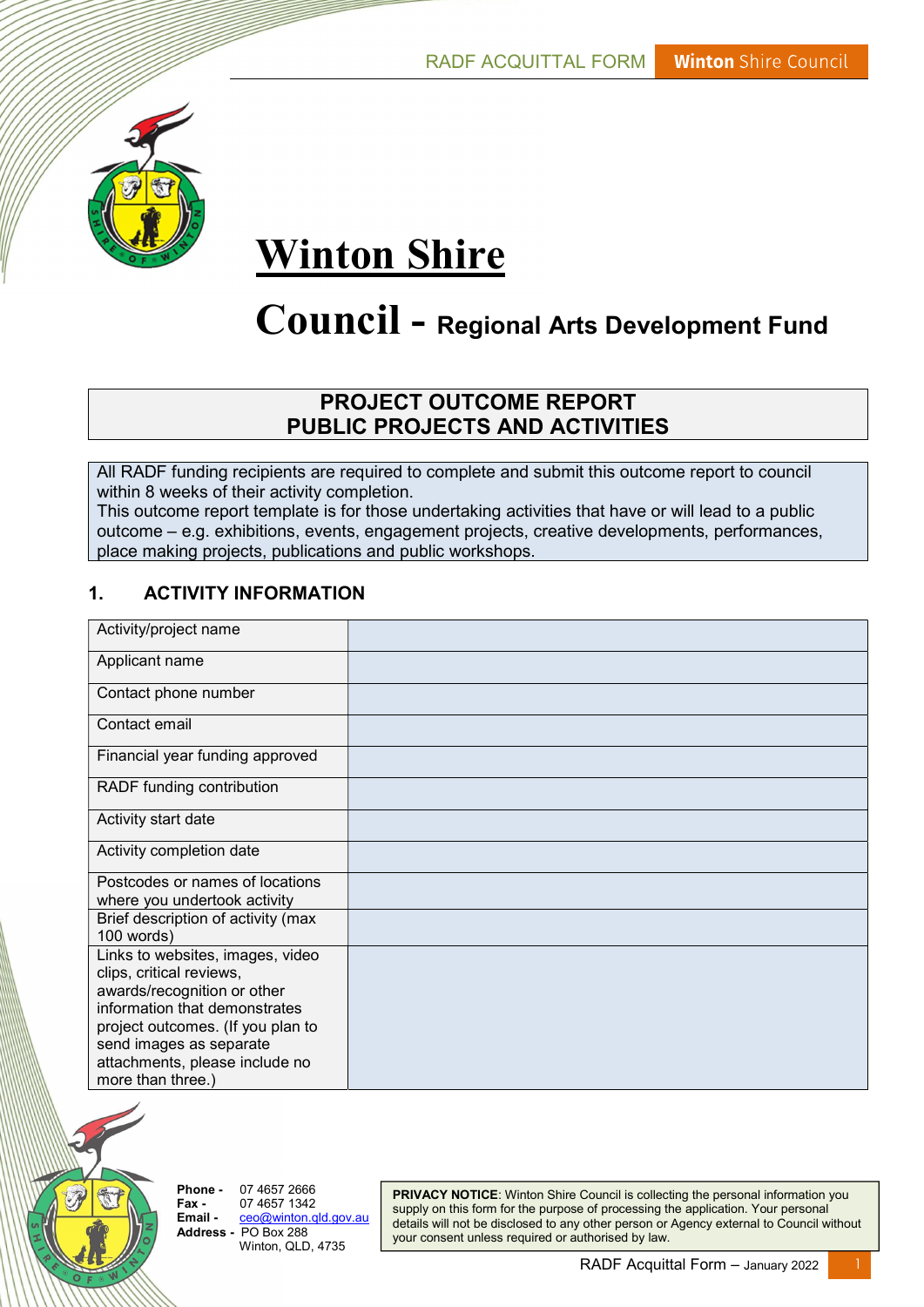# $2\%$  KEY STATS AND OUTCOMES

| Data required            | <b>Definition</b>                                                        | Your response |
|--------------------------|--------------------------------------------------------------------------|---------------|
|                          | (see Data Dictionary in appendix for                                     |               |
|                          | further detail, including counting rules)                                |               |
| Number of attendees      | People who attend activities and events as                               |               |
|                          | audience members e.g. to see an exhibition,                              |               |
|                          | watch a performance, listen to a talk                                    |               |
| Number of participants   | People who actively participate in activities e.g.                       |               |
|                          | attend a class to make something, sing in a                              |               |
|                          | choir, participate in a training workshop                                |               |
| Number of                | People employed (on contract or permanent                                |               |
| artists/cultural workers | basis) as artists or arts and cultural workers over                      |               |
| employed                 | duration of project                                                      |               |
| Number of people         | People employed over the duration of project (on                         |               |
| employed in other paid   | contract or permanent basis) who were engaged                            |               |
| positions                | in a role other than an artistic/cultural one                            |               |
| Number of volunteers     | People engaged as volunteers to support                                  |               |
|                          | delivery of your activities                                              |               |
| Types of sectors         | If partnerships (financial or non-financial)                             |               |
| partnered with (if       | developed to deliver your activities, types of                           |               |
| relevant)                | sectors partnered with - e.g. arts, health,                              |               |
|                          | education, business, tourism etc.                                        |               |
| Percentage of            | Percentage of survey respondents answering                               |               |
| attendees and            | 'good' or 'excellent' to the question: Overall, how                      |               |
| participants who rated   | would you rate this activity? (response options:                         |               |
| your activity as good or | excellent, good, average, poor, very poor)                               |               |
| excellent                |                                                                          |               |
| Other funding            | Value of any other funding supporting the project<br>(excluding in-kind) |               |
| Number of survey         | The total number of survey responses received                            |               |
| respondents              |                                                                          |               |
| Brief description of how | $\overline{a}$                                                           |               |
| you gathered survey      |                                                                          |               |
| data                     |                                                                          |               |
| Include any direct       |                                                                          |               |
| quotes from your         |                                                                          |               |
| surveys that you wish    |                                                                          |               |
| to share                 |                                                                          |               |



**Phone - 07 4657 2666<br>Fax - 07 4657 1342** Fax - 07 4657 1342<br>Email - ceo@winton.g Email - ceo@winton.qld.gov.au Address - PO Box 288 Winton, QLD, 4735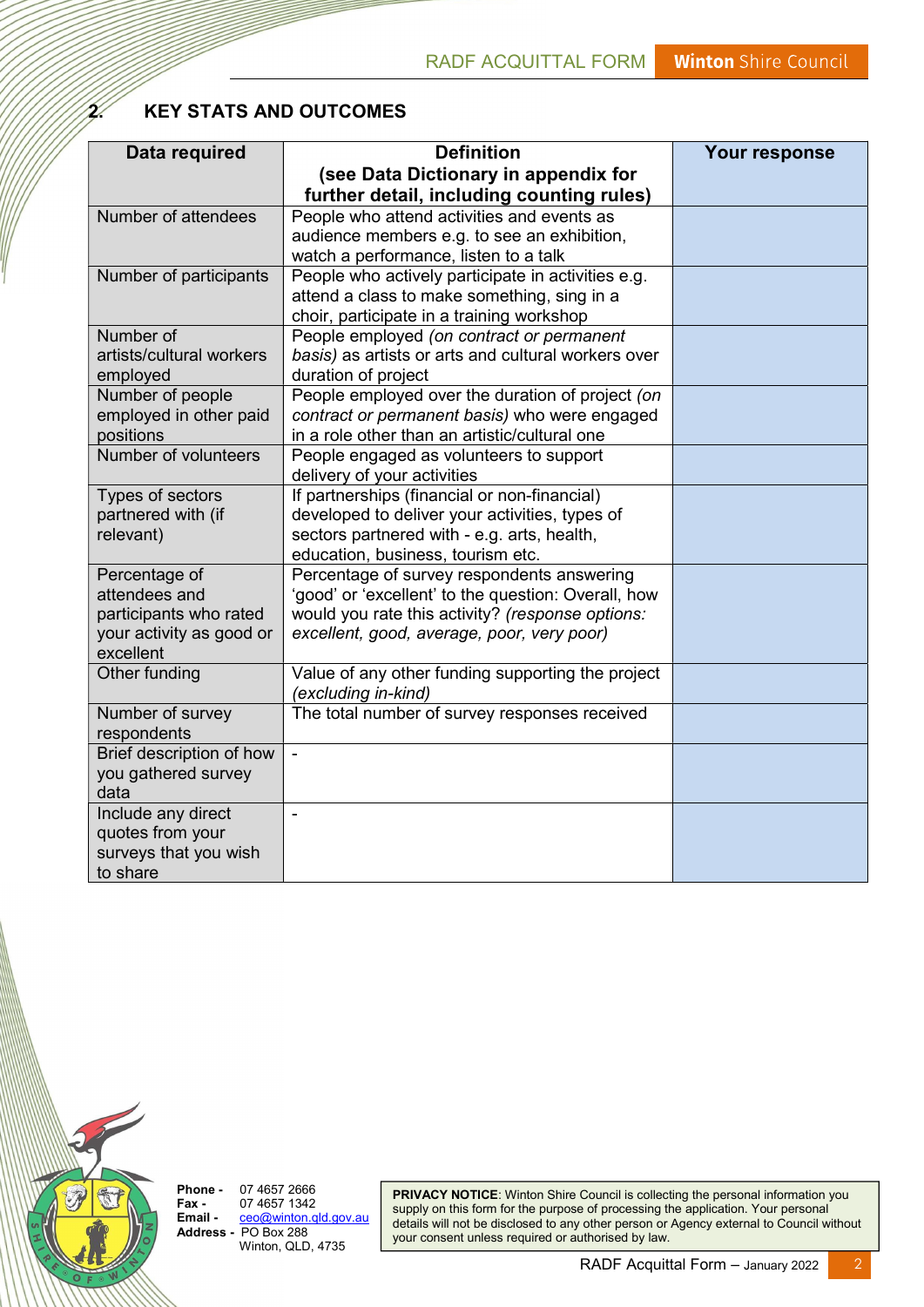#### 3. REFLECTIONS

What do you see as the top three outcomes from the activity? (max. 150 words)

What were your key learnings or reflections from the activity that will inform your work in the future? This might include things that worked well, challenges or other observations. (max. 200 words)



**Phone - 07 4657 2666<br>Fax - 07 4657 1342** Fax - 07 4657 1342<br>Email - ceo@winton.g ceo@winton.qld.gov.au Address - PO Box 288 Winton, QLD, 4735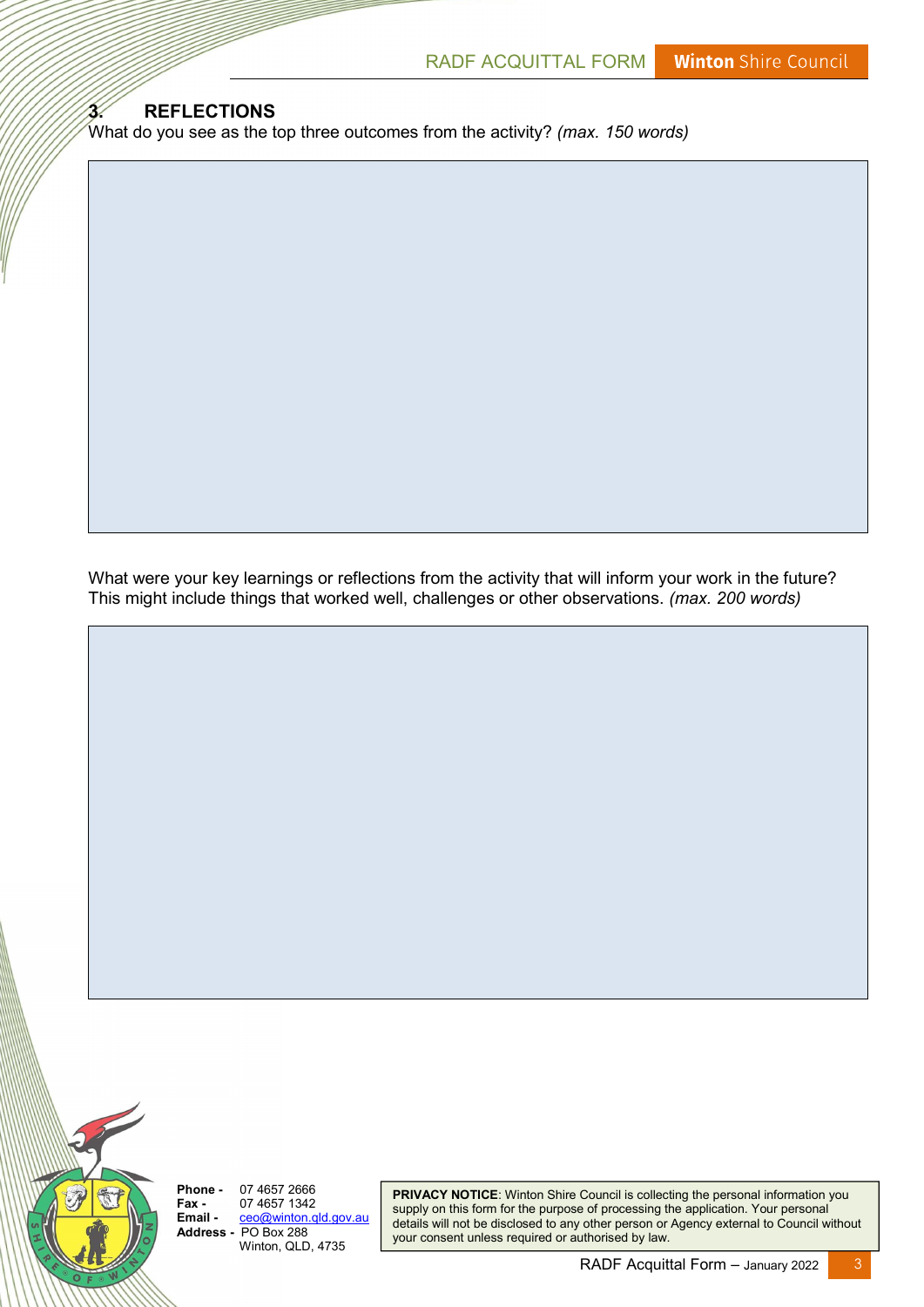| <b>INCOME</b><br>includes total RADF grant<br>and other<br>financial contributions (do<br>not include in-kind support) | <b>TOTAL</b><br>of each<br>income<br>item | <b>EXPENDITURE</b>                        | <b>TOTAL</b><br><b>COST</b><br>of each<br>expenditure<br>item. | <b>RADF</b><br>components<br>(must equal<br>grant amount) |
|------------------------------------------------------------------------------------------------------------------------|-------------------------------------------|-------------------------------------------|----------------------------------------------------------------|-----------------------------------------------------------|
| Earned income<br>(eg: ticket sales)                                                                                    |                                           | Salaries, fees and<br>allowances          |                                                                |                                                           |
|                                                                                                                        |                                           |                                           |                                                                |                                                           |
| Contribution from artists and<br>others                                                                                |                                           | <b>Project or Activity Costs</b>          |                                                                |                                                           |
|                                                                                                                        |                                           |                                           |                                                                |                                                           |
|                                                                                                                        |                                           |                                           |                                                                |                                                           |
| Other grants                                                                                                           |                                           | Promotion, Documentation<br>and Marketing |                                                                |                                                           |
|                                                                                                                        |                                           |                                           |                                                                |                                                           |
|                                                                                                                        |                                           |                                           |                                                                |                                                           |
| Sponsorship, fundraising and<br>donations                                                                              |                                           | Administration                            |                                                                |                                                           |
|                                                                                                                        |                                           |                                           |                                                                |                                                           |
|                                                                                                                        |                                           |                                           |                                                                |                                                           |
| <b>RADF GRANT</b>                                                                                                      |                                           | <b>RADF GRANT</b>                         |                                                                |                                                           |
| <b>TOTAL INCOME</b>                                                                                                    |                                           | <b>TOTAL EXPENDITURE</b>                  |                                                                |                                                           |

Do you have any unspent RADF money?  $\Box$  Yes  $\Box$  No

IF YES - have you returned the unspent RADF money?

Yes, I have attached with this Outcome Report all documents relating to the return of unspent RADF money and copies of the documents outlining this transaction.

No, Please contact your Council RADF Liaison Officer and inform them of the unspent RADF money. Remember that failure to do so may affect your future applications to the program.



**Phone - 07 4657 2666<br>Fax - 07 4657 1342** Fax - 07 4657 1342<br>Email - ceo@winton a ceo@winton.gld.gov.au Address - PO Box 288 Winton, QLD, 4735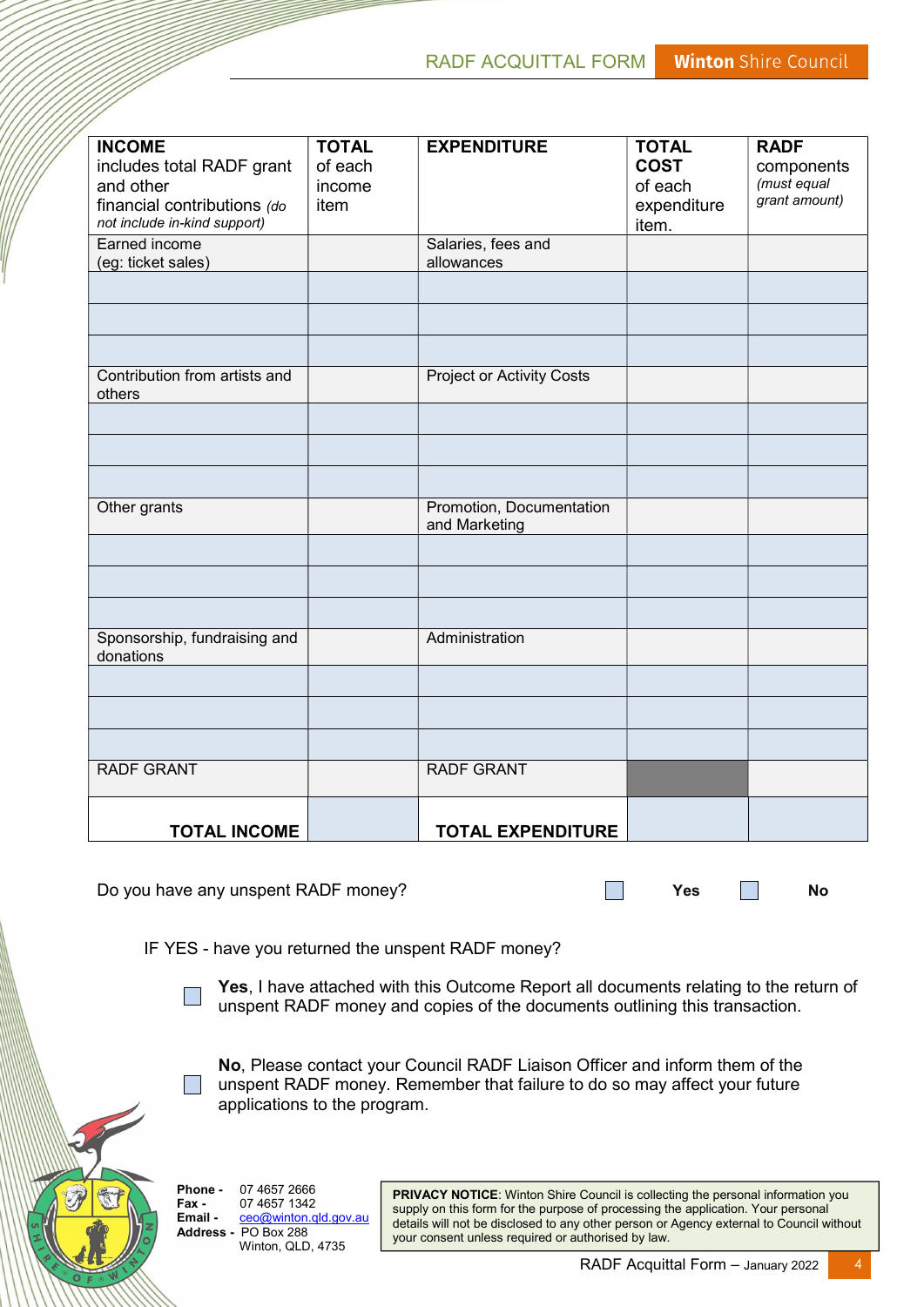## 5. DECLARATION

Declaration by funding recipient:

- I certify that the funding I received was used for the approved purposes and on the terms and conditions set out in the grant/funding agreement
- I certify that to the best of my knowledge, information detailed in this report is true and correct
- I understand I may be asked to provide the Council with additional information on the funded activity
- I understand that the Council and RADF Committee may share this outcome report with Arts Queensland as an example of good practice.

| Signature:                         | Date: |
|------------------------------------|-------|
| If you are under the age of        |       |
| 18 your legal guardian must        |       |
| also sign this application         |       |
| Name in full:                      |       |
|                                    |       |
| Position in group or organisation: |       |
| (if applicable)                    |       |



**Phone - 07 4657 2666<br>Fax - 07 4657 1342** Fax - 07 4657 1342<br>Email - ceo@winton a ceo@winton.qld.gov.au Address - PO Box 288 Winton, QLD, 4735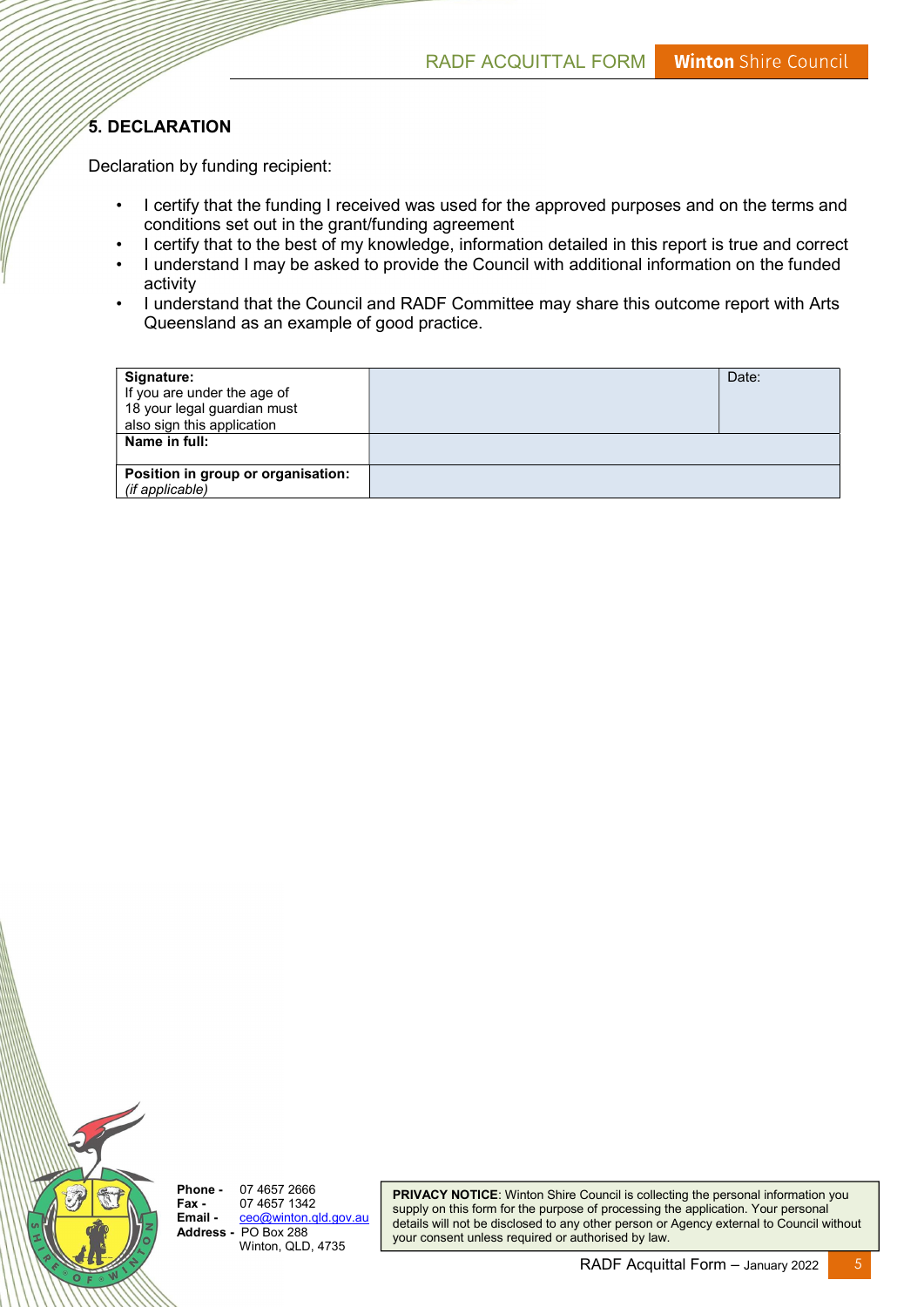#### **APPENDIX: DATA DICTIONARY**

| Measure                                                       | Definition                                                                                                                                                               | Counting rules                                                                                                                                                                                                                                                                                                                                                                                                                                                                                                                                                                                                                                                                                                                                                                                                                                                                                                                                                                                                                                                                                                   |
|---------------------------------------------------------------|--------------------------------------------------------------------------------------------------------------------------------------------------------------------------|------------------------------------------------------------------------------------------------------------------------------------------------------------------------------------------------------------------------------------------------------------------------------------------------------------------------------------------------------------------------------------------------------------------------------------------------------------------------------------------------------------------------------------------------------------------------------------------------------------------------------------------------------------------------------------------------------------------------------------------------------------------------------------------------------------------------------------------------------------------------------------------------------------------------------------------------------------------------------------------------------------------------------------------------------------------------------------------------------------------|
| Number of<br>attendees                                        | People who<br>attend activities<br>and events as<br>audience<br>members e.g. too<br>see an exhibition,<br>watch a<br>performance,<br>listen to a talk                    | For ticketed activities, count each ticket holder as 1 attendee<br>$\bullet$<br>For non-ticketed activities, count each person as 1 attendee<br>$\bullet$<br>If people attend your activity primarily as audience members but they also<br>٠<br>have the opportunity to actively participate in an activity as part of their<br>overall experience (e.g. at a festival), count them as attendees (not<br>participants)<br>DO NOT COUNT:<br>Television or radio audiences<br>Publication readership<br>$\bullet$<br>People who are in the general vicinity of your activity but do not purposely<br>$\bullet$<br>attend (e.g. people who walk past a performance at a community market but<br>do not stop for a substantial time to watch). If your activity is part of a<br>broader event or festival you are not delivering yourself, you will need to<br>conduct a head count of people who attend your specific activity.<br>Participants as per definition below.<br>$\bullet$<br>Resource:<br>Counting Attendees Fact Sheet - http://www.arts.qld.gov.au/arts-<br>acumen/resources/evaluation-and-reporting |
| Number of<br>participants                                     | People who<br>actively<br>participate in<br>activities e.g.<br>attend a class to<br>make something,<br>sing in a choir,<br>participate in a<br>training workshop         | Count each person participating in activities as 1 participant<br>$\bullet$<br>For single activities delivered over more than one day with the same group<br>$\bullet$<br>of people, only count each person as 1 participant (e.g. people participating<br>in art classes delivered over a two-day weekend would be counted only<br>once; people participating in weekly choir rehearsals would be counted only<br>once)<br>For different activities delivered as part of a series with the same group of<br>$\bullet$<br>people, count each person for each different activity that makes up the<br>series (e.g. people participating in a series of three distinctly different<br>workshops delivered as part of a series would be counted as 3 participants -<br>once per workshop)<br>DO NOT COUNT:<br>Staff<br>$\bullet$<br>Volunteers<br>٠                                                                                                                                                                                                                                                                 |
| Number of<br>artists/cultural<br>workers<br>employed          | People employed<br>(on contract or<br>permanent basis)<br>as artists or arts<br>and cultural<br>workers over<br>duration of<br>project                                   | Count the number of individual staff receiving payment in an artistic or cultural<br>role (irrespective of length of engagement) as part of the project delivery,<br>including yourself as funding recipient if you were paid as an artist/arts and<br>cultural worker.<br>DO NOT COUNT:<br>People who self-identify as artists/arts and cultural workers but were<br>paid to undertake a non-arts role such as administration - they would be<br>counted in as 'other paid workers' in the next question                                                                                                                                                                                                                                                                                                                                                                                                                                                                                                                                                                                                        |
| Number of<br>people<br>employed in<br>other paid<br>positions | People employed<br>over the direction<br>of project (on<br>contract or<br>permanent basis)<br>who were<br>engaged in a role<br>other than an<br>artistic/cultural<br>one | Count the number of individual staff receiving payment in a non-artistic or non-<br>cultural role (irrespective of<br>length of engagement) as part of project delivery<br>DO NOT COUNT:<br>People paid in an artistic or cultural role as reported in previous<br>question<br>External business providers who are not your staff members (e.g.<br>caterers, equipment suppliers)                                                                                                                                                                                                                                                                                                                                                                                                                                                                                                                                                                                                                                                                                                                                |
| Number of<br>volunteers                                       | People engaged<br>as volunteers to<br>support delivery<br>of your activities                                                                                             | Count the number of individuals who volunteered to support delivery of<br>your activities (irrespective of the amount of time they contributed) -<br>note: volunteer work is unpaid (apart from reimbursement of out of<br>pocket expenses); provided in the form of time, service or skills                                                                                                                                                                                                                                                                                                                                                                                                                                                                                                                                                                                                                                                                                                                                                                                                                     |



**Phone - 07 4657 2666<br>Fax - 07 4657 1342** Fax - 07 4657 1342<br>Email - ceo@winton.g Email - ceo@winton.qld.gov.au Address - PO Box 288 Winton, QLD, 4735